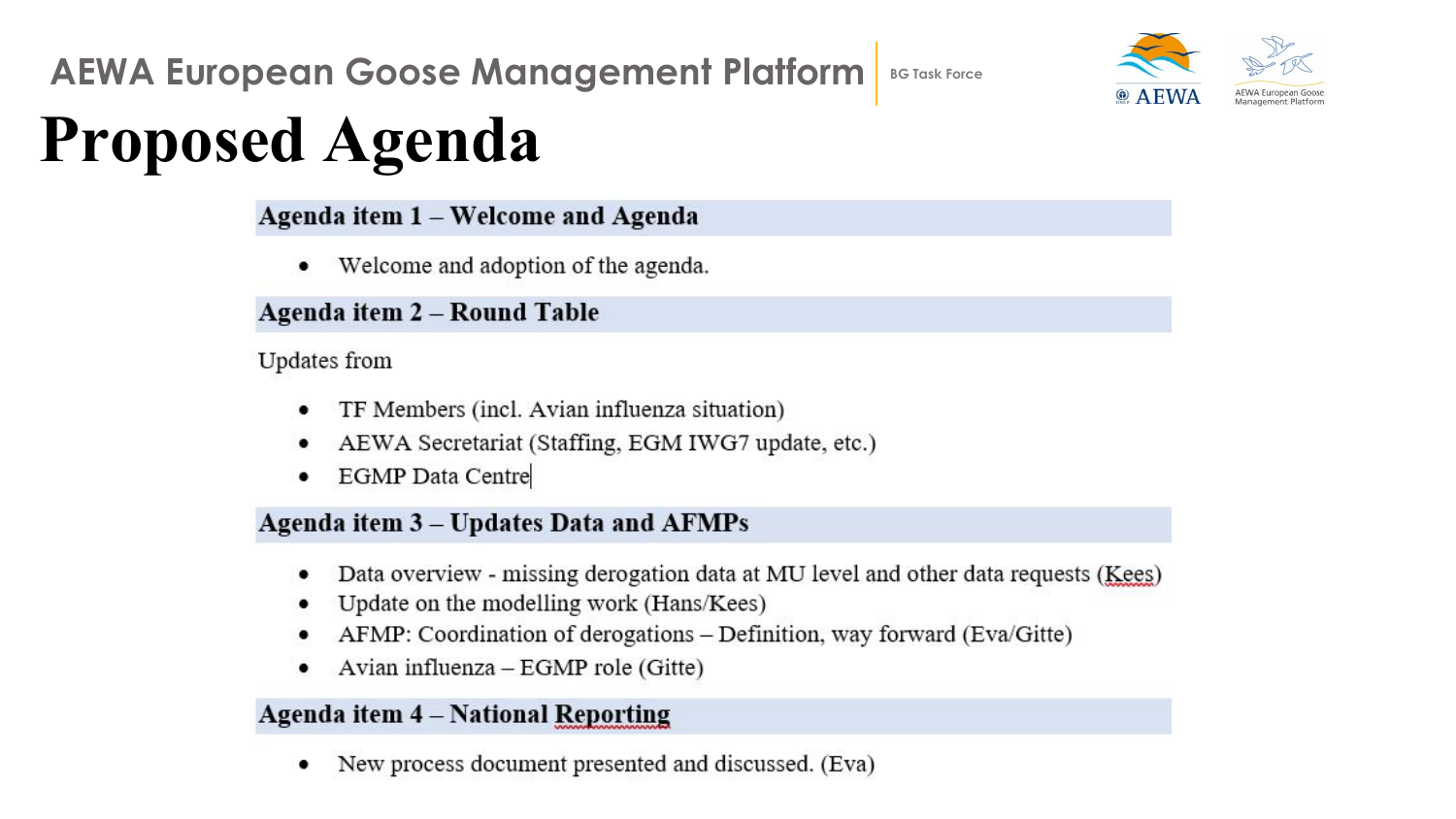

### Agenda item 5 - Communication

- Communication document for EGM IWG7 (Eva)
- Update of the upcoming webinars of the EGMP (Shenay)
- Briefing notes which notes will the Task Force develop (e.g. BG species fact sheet, AFMP executive summary etc.) (Eva)
- Website updates (Shenay)

### Agenda item 6 – Functioning of this Task Force, Coordinator, survey to EGM IWG

New Coordinator for the Task Force / chair for the next meeting ٠

### Agenda item  $7 - \text{Agree}$  on the date for the next meeting &  $\text{AoB}$

- Next meeting
- AoB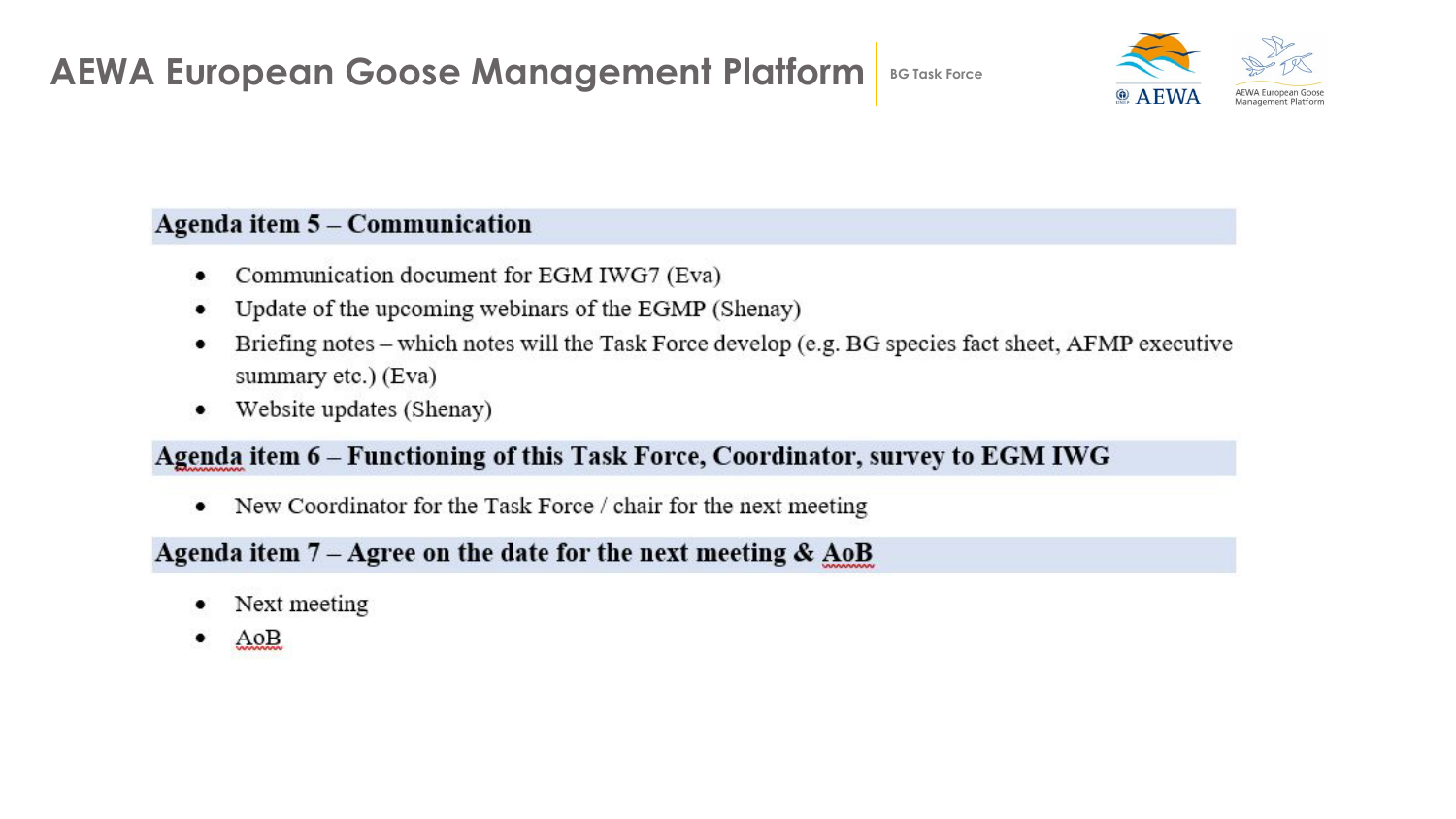

# **Agenda item 3**

## **Updates on Data and AFMPs**

Cumulative impact derogations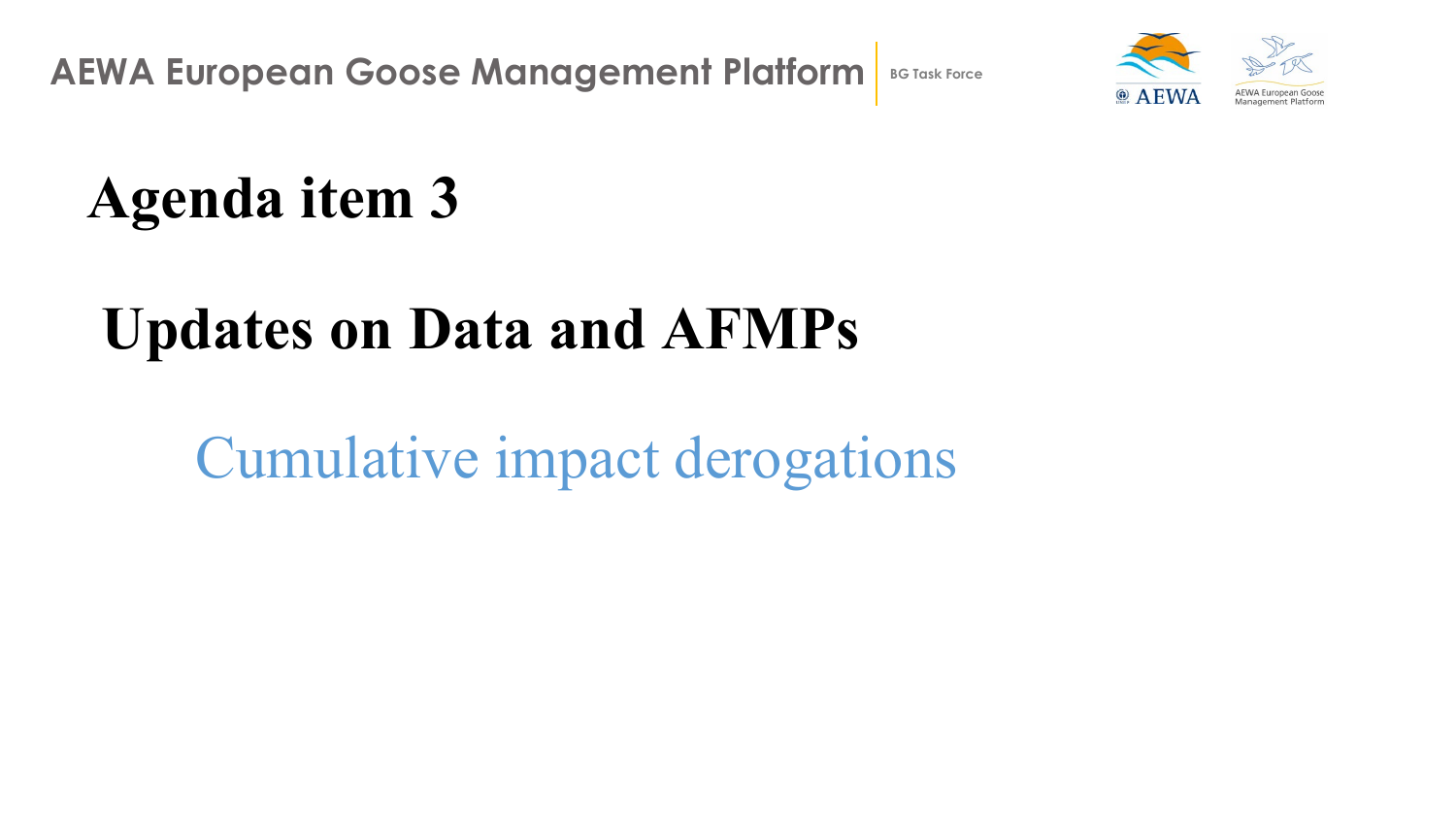

# ISSMP for the BG

• Actions 4.2 of the ISSMP requires to:

"asses periodically, and report to the AEWA EGM IWG, the **cumulative impact of derogations** (as well as hunting in Range States in which derogation is not required) on the **development of the population**, the **likelihood of serious damage to agriculture** and **risk to air safety** and to other **flora and fauna** (including the Arctic ecosystems), and the **non-lethal measures taken to prevent damage/risk**, as well as the **effectiveness** of these.

If necessary, coordinate the derogation measures between Range States to avoid risk to the population and to enhance the effectiveness of the measures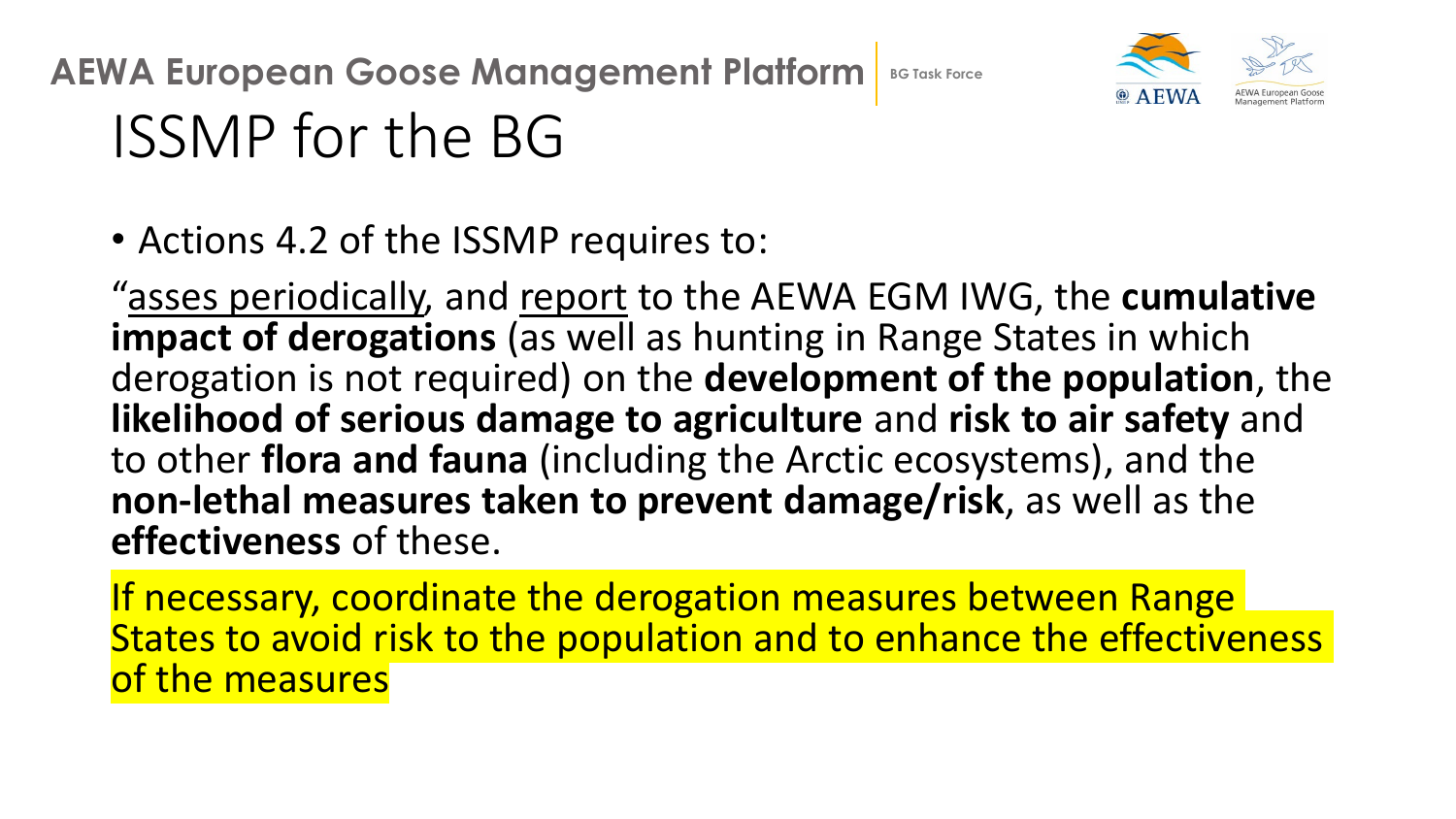

## Some Clarifications …

- Not define any target size for the population or any of its management units
- Not to limit the derogations while agreeing on the need to establish the process for assessment of the cumulative impact of derogations with other RS.
- Not to limit the flexibility of its Member States to apply the derogations
- The main purpose of the discussion is to pave out the process on limitation of derogations **if the assessment proves the risk of falling below legally required FRV**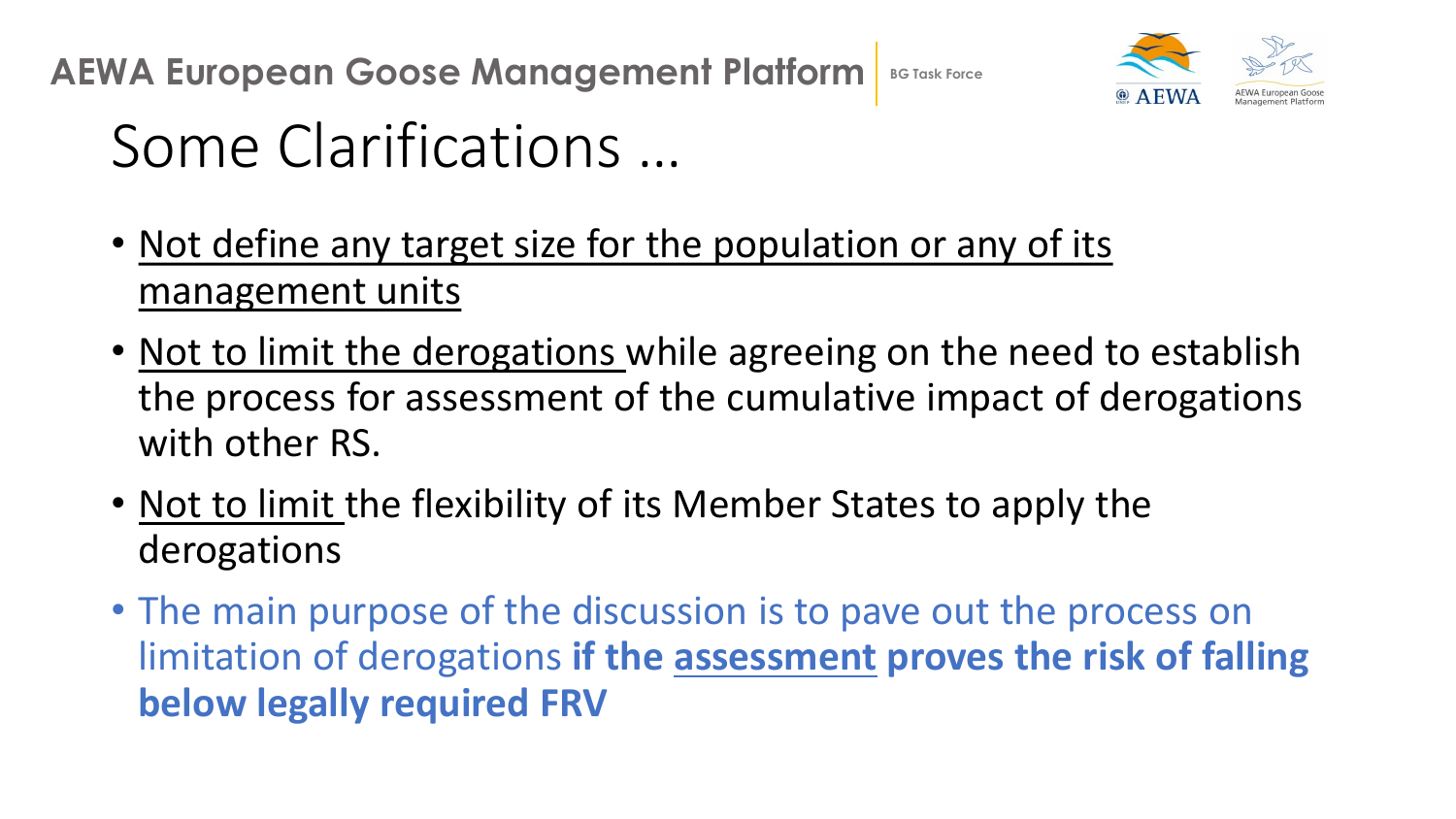

## AFMP

Table 5. Monitoring, assessment and offtake coordination depending on the status of the population

| Actual size of the population<br>and its MUs | <b>Measures</b>                                                                                                                                                                                                                      |
|----------------------------------------------|--------------------------------------------------------------------------------------------------------------------------------------------------------------------------------------------------------------------------------------|
| $>$ 200% of the FRP                          | Monitoring of population size, offtake under derogation and<br>hunting;<br>Prediction of population development.<br>$\bullet$                                                                                                        |
| $\leq$ 200% of the FRP                       | Monitoring of population size, offtake under derogation and<br>hunting;<br>Prediction of population development;<br>Coordination of offtake under derogation and hunting;<br>Taking coordinated conservation measures, if necessary. |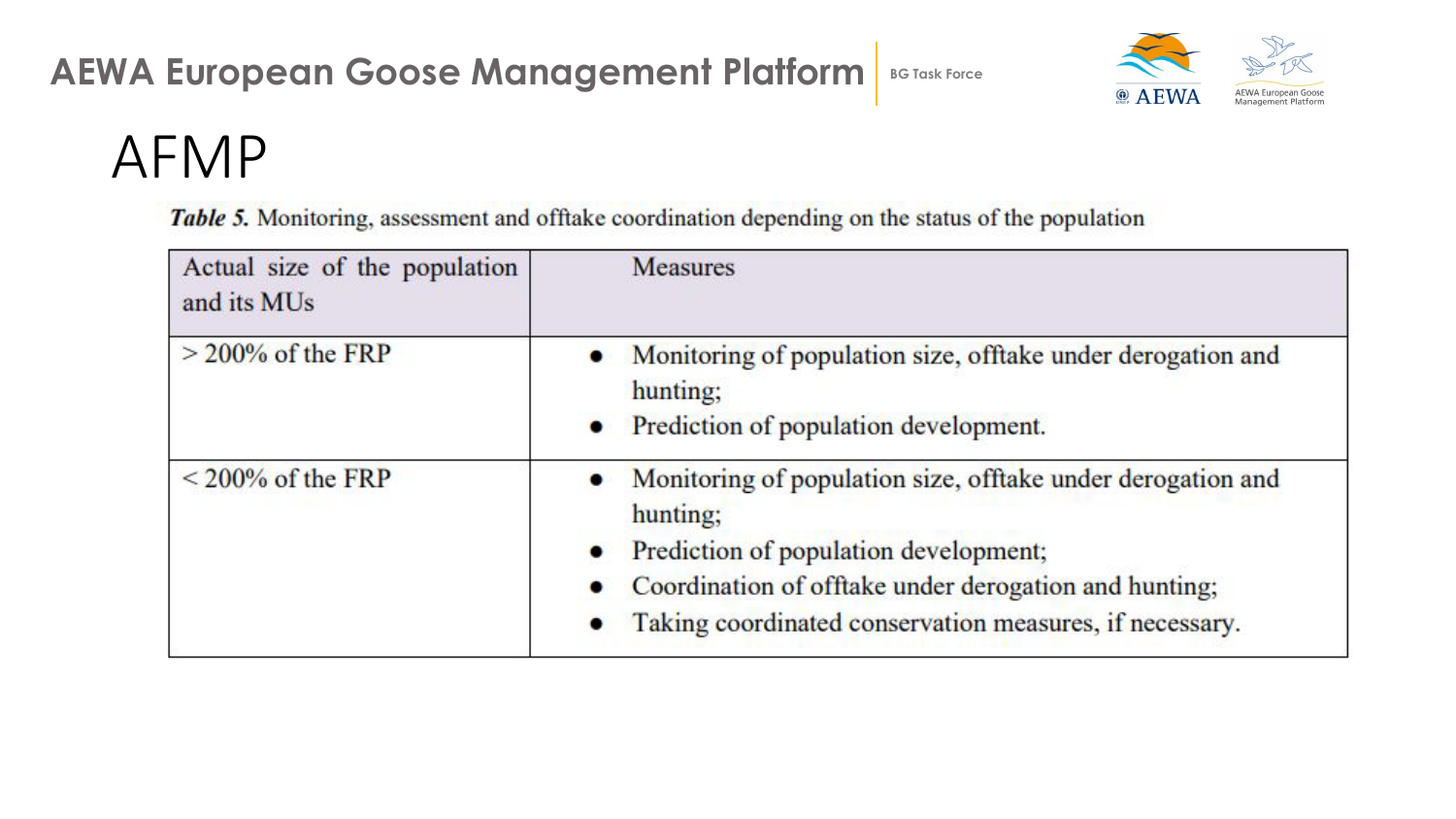

# Clarification of the word "coordination"

*As agreed at EGM IWG6, coordination in this context does not mean that range states will be expected to de facto coordinate their use of derogations under the EGMP.* 

*EU Member States, in particular, maintain their full rights to make use of derogations as provided under the EU Birds Directive.* 

*The exact process and its implementation will be further discussed and defined within the Task Force*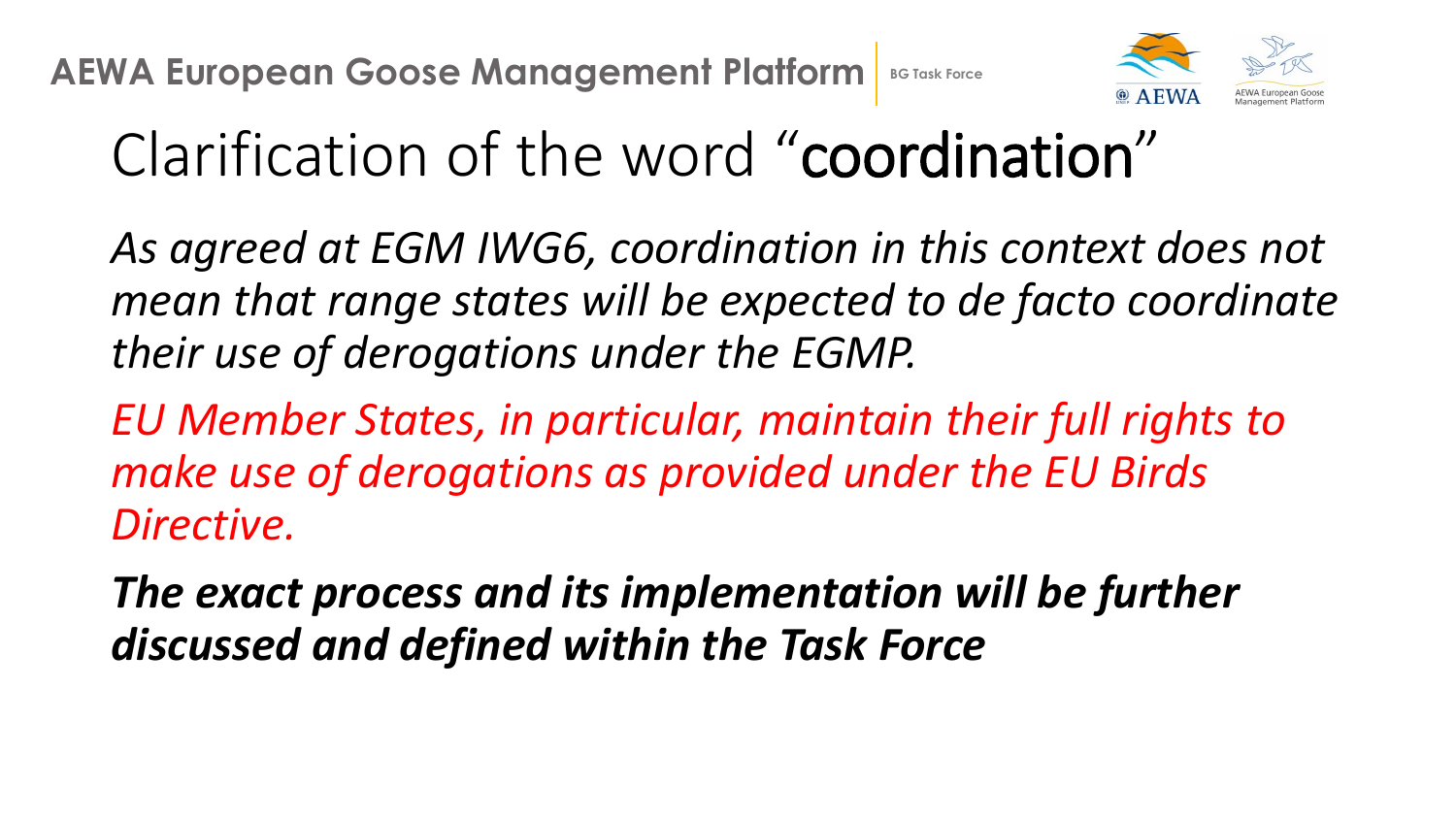

# Summary of discussion EGM IWG

- "Coordination" would mean assuring that the population does not drop below the FRP
- RS and EC to work on setting up a transparent process that is applicable for any MU in the future.
- EC to develop a guidance on the application of Article 9 of the Birds Directive.
- Give the mandate to the Task Force to agree on a common process to be implemented as a response to reaching the set threshold in population size.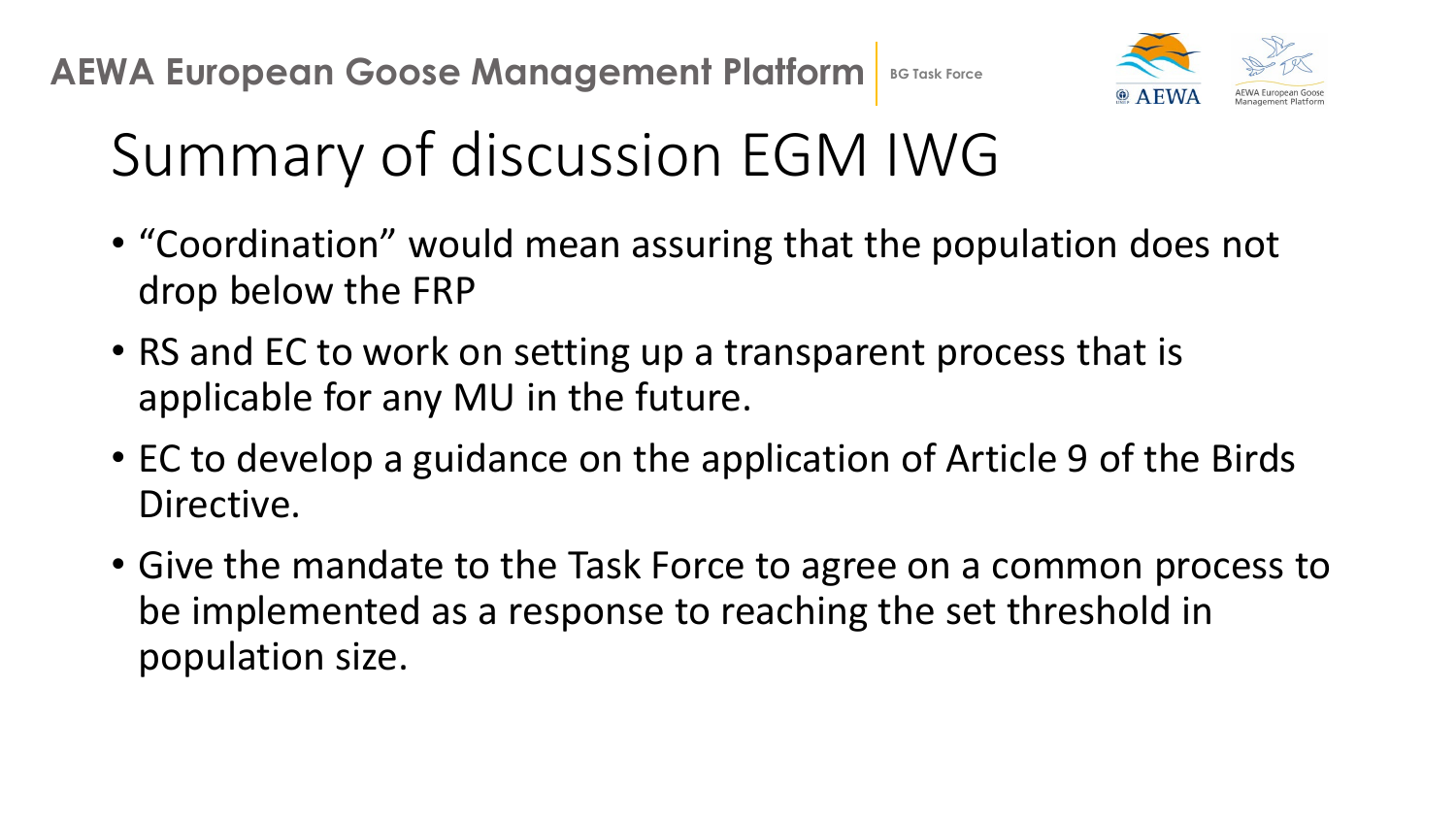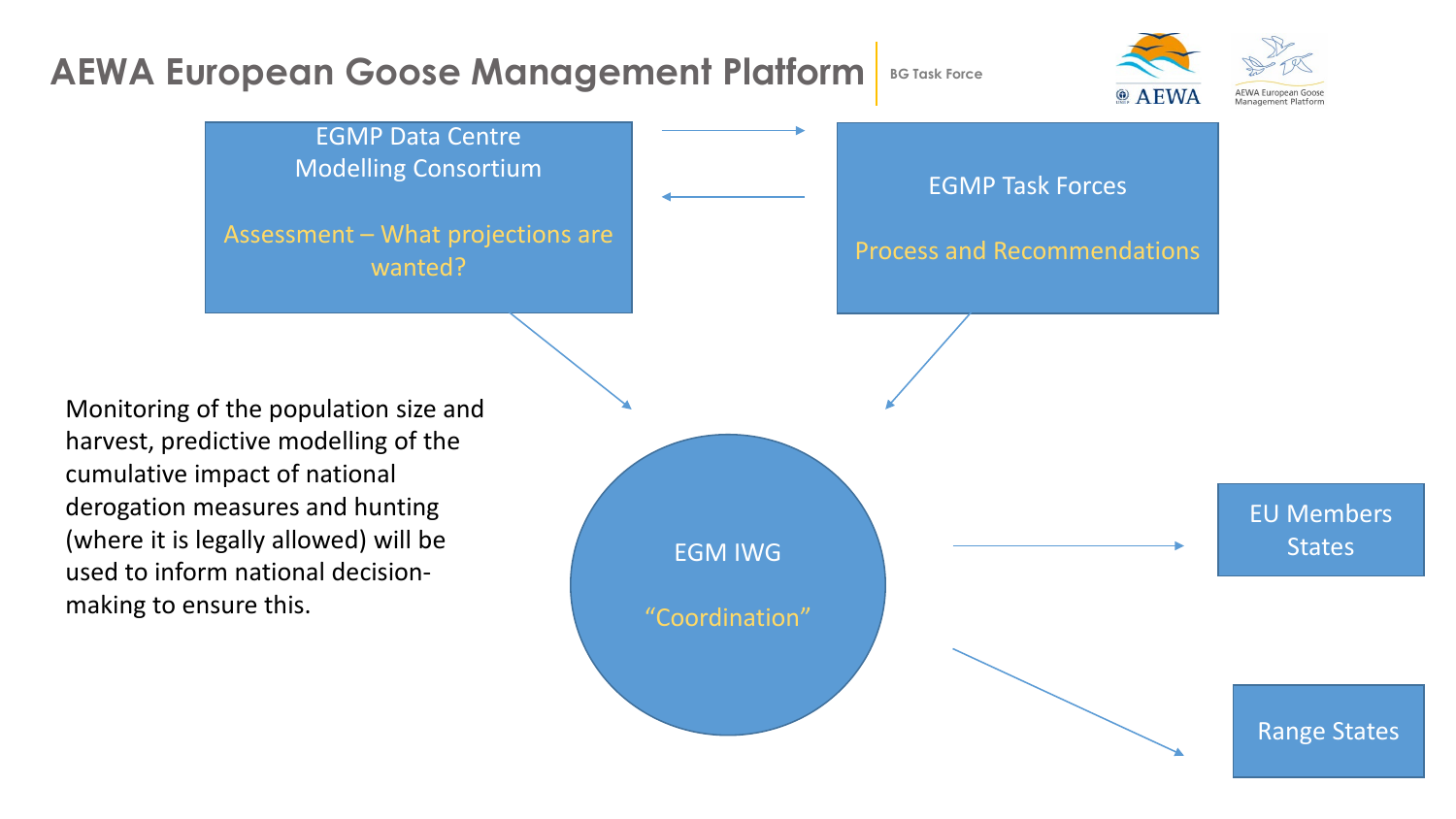

# Suggested next steps

- Coordination with the EC
- How can and will this be discussed among the EU MS?
- EGMP could monitor the implementation of any measures via the EGMP National Reporting
- **What are the expectations/needs from the Range States?**
- What should the role of the EGMP be in this process (e.g. Monitoring of the population size and harvest, predictive modelling of the cumulative impact of national derogation measures and hunting )…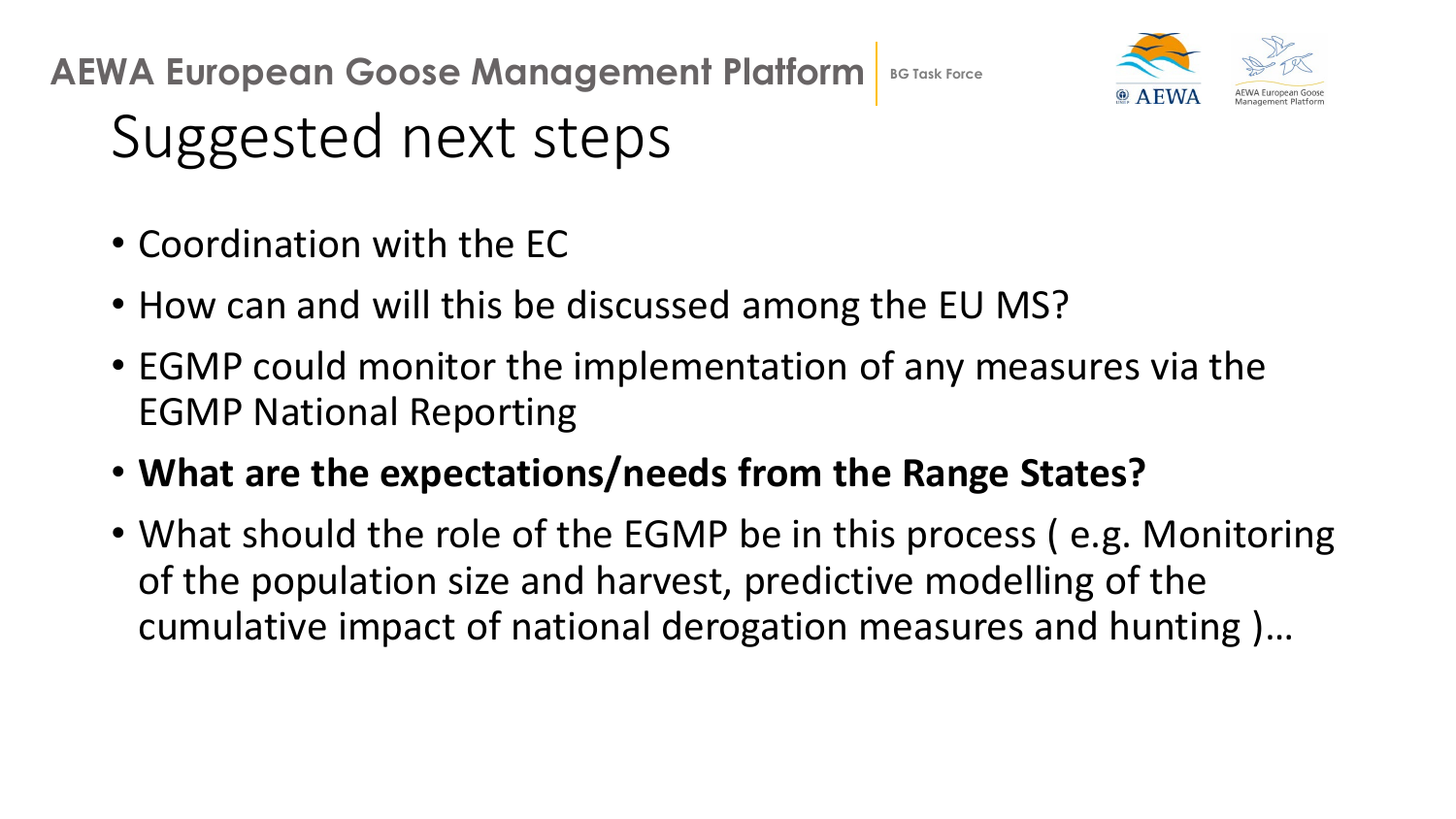

Cumulative impact of derogations -

### Suggested next steps

| Where                                                                                                | What                                              | Who                                       | When                                                     | Periodicity                    |
|------------------------------------------------------------------------------------------------------|---------------------------------------------------|-------------------------------------------|----------------------------------------------------------|--------------------------------|
| Population<br>assessment<br>report                                                                   | Population<br>trajectory<br>(stock<br>assessment) | <b>MC</b> collect<br>data                 | Discuss at<br>MC with<br>Dutch<br>Research<br>Consortium | annual vs<br>every 3<br>years? |
| under each<br>population<br>chapter: Status<br>of population,<br>level of offtake,<br>pop trajectory |                                                   | <b>Dutch</b><br>Research C.<br>Assessment | in 2022:<br><b>Russia BG</b>                             |                                |
|                                                                                                      |                                                   |                                           | in 2023 E<br>Greenland                                   |                                |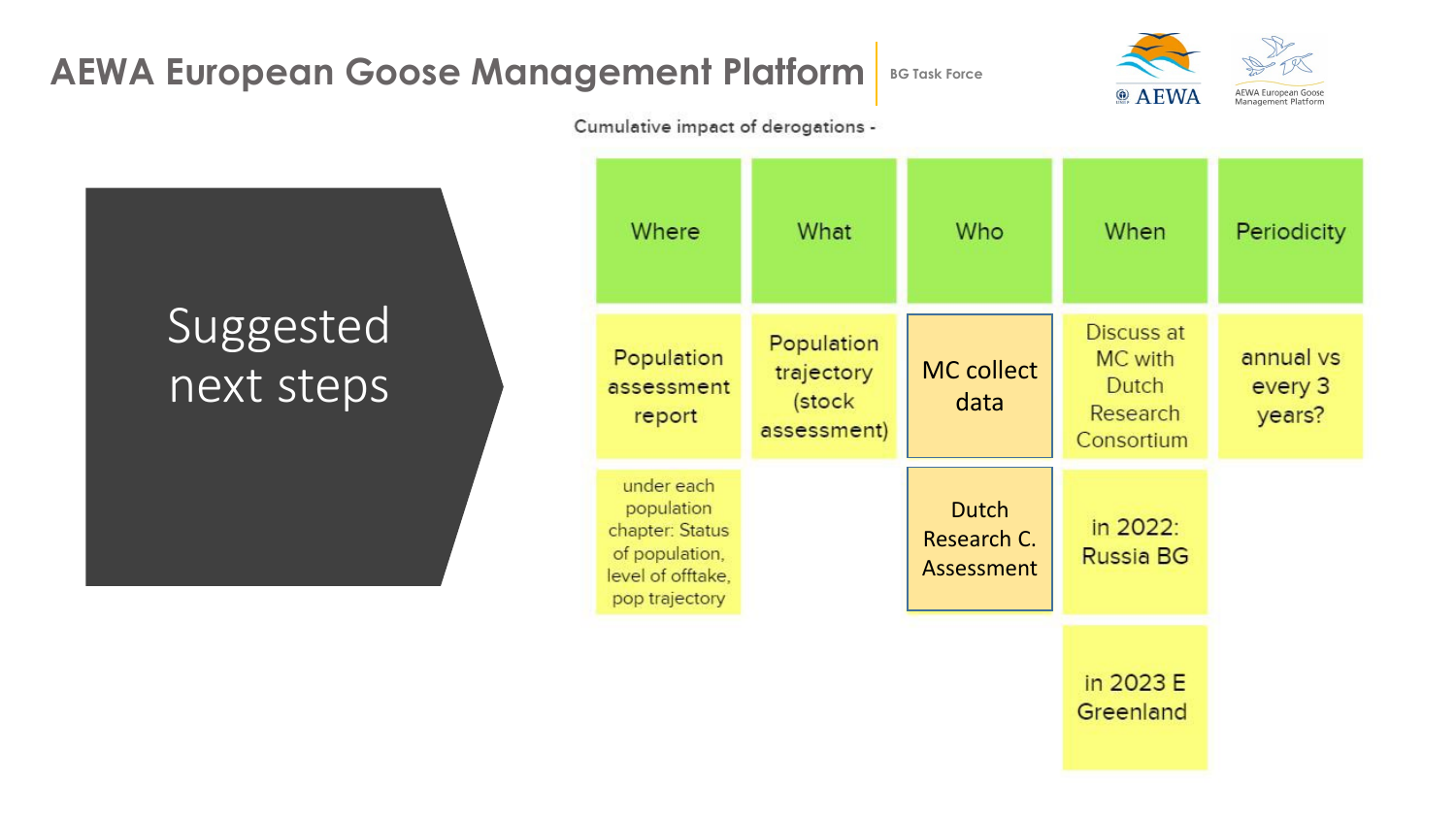**6 year cycle of evaluation and adaptation related to:**

- Management Units
- FRVs
- Box 1
- Population models
- Damage Impact models
- Cumulative impact models of derogation and legal hunting
- Protocol for the iterative phases
- The range of and methods for indicators and programs
- The state of indicators and evaluation towards achieving objectives

#### **3-year cycle (next in 2022) related to:**

- Assessing whether the population size and its MUs are below the 200% threshold and approaching the FRP.
- Assessment of the cumulative impact of derogation and legal hunting
- If the population and its MUs is below the 200% threshold and approaching the  $FRP \rightarrow$  Coordination of offtake under derogation and hunting.
- Taking coordinated conservation measures, if necessary.
- Increase understanding of population dynamics
- Refine models of population dynamics

#### **1 year cycle of:**

- Monitoring of indicators related to population models
- Update and report on work plans for the Task Force, Data Centre, AEWA Secretariat and Range States



The Dutch Modelling consortium will do the assessment every 3 year, starting in 2022.

### The assessment will be

- 1) Retrospective (what *was* the impact) and
- 2) Prospective (what *will* the impact be) which scenarios should the assessment look at?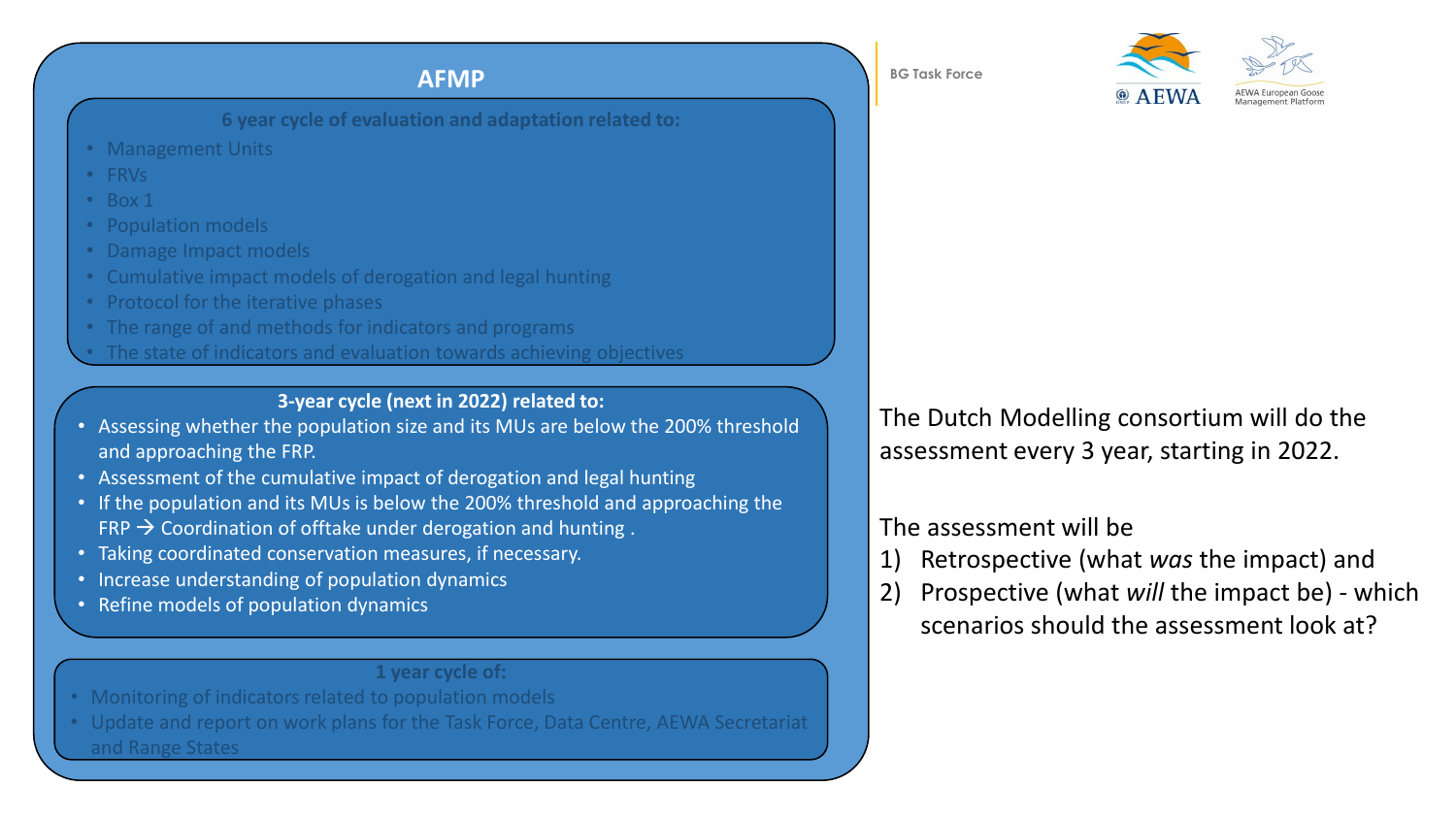### **AEWA European Goose Management Platform** BG Task Force Are any of the Management units below 200%?

| <b>MU</b>                                     | <b>FRP</b> (pairs) | <b>Actuals</b><br>(pairs) | Actuals/<br><b>FRP</b> | Above 200% of<br>the FVP |  |  |
|-----------------------------------------------|--------------------|---------------------------|------------------------|--------------------------|--|--|
| <b>MU1 (Arctic</b>                            | 105,165            | 451,215                   | 429%                   | 8                        |  |  |
| MU2 (Baltic)                                  | 12,000             | 14,500                    | 121%                   | $\blacksquare$           |  |  |
| MU3 (North Sea)                               | 12,000             | 19,563                    | 163%                   | $\blacksquare$           |  |  |
| $0 -$<br>2000<br>2010<br>2020<br>1990<br>1980 |                    |                           |                        |                          |  |  |

From the AFMP in 2021